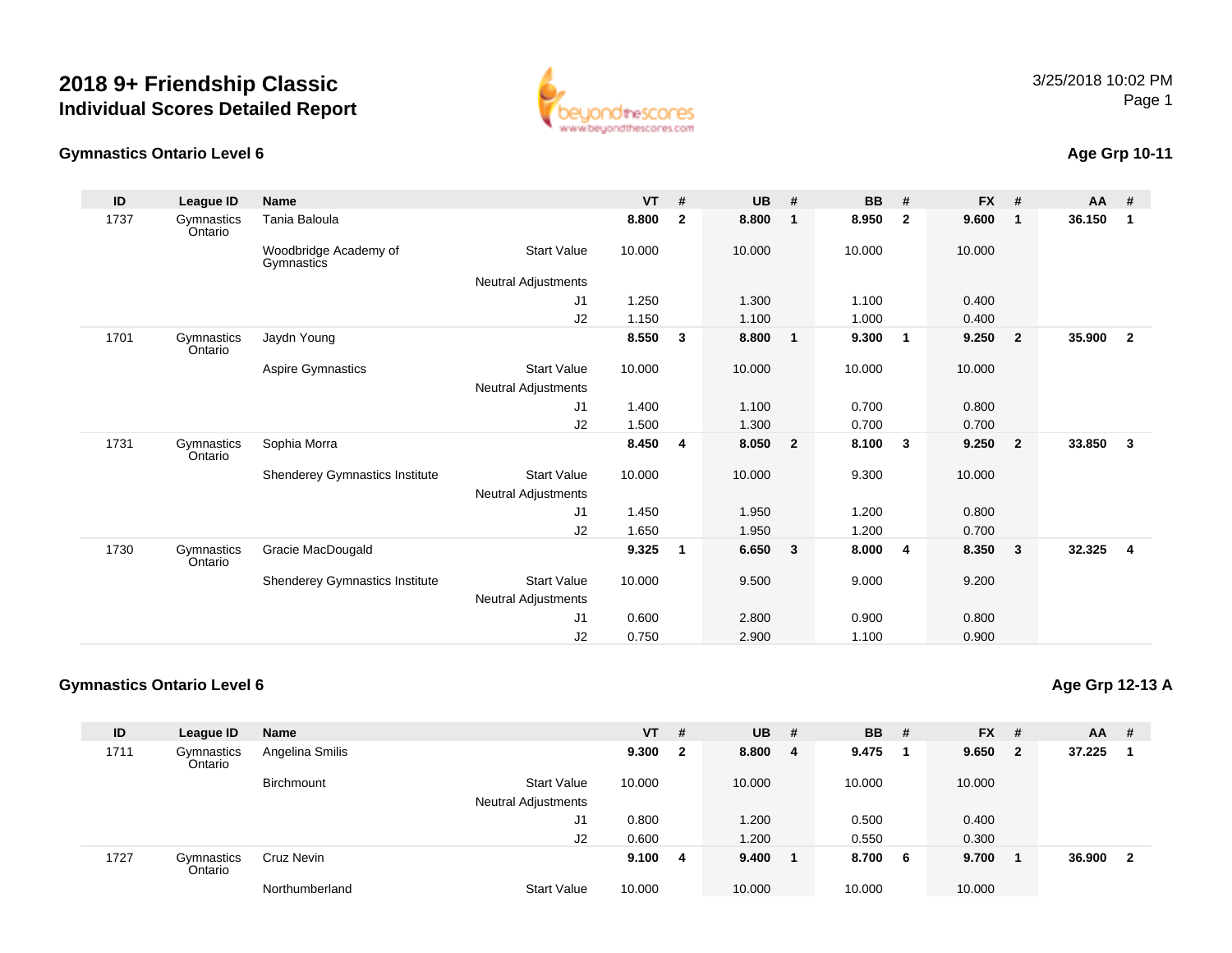

|      |                       |                                     | <b>Neutral Adjustments</b> |        |                |        |                |        |                         |        |                         |        |                         |
|------|-----------------------|-------------------------------------|----------------------------|--------|----------------|--------|----------------|--------|-------------------------|--------|-------------------------|--------|-------------------------|
|      |                       |                                     | J1                         | 0.900  |                | 0.500  |                | 1.400  |                         | 0.300  |                         |        |                         |
|      |                       |                                     | J2                         | 0.900  |                | 0.700  |                | 1.200  |                         | 0.300  |                         |        |                         |
| 1702 | Gymnastics<br>Ontario | Avaiah DeVries                      |                            | 9.000  | 6              | 9.250  | $\overline{2}$ | 9.300  | 4                       | 9.350  | 5                       | 36.900 | $\overline{2}$          |
|      |                       | <b>Aspire Gymnastics</b>            | <b>Start Value</b>         | 10.000 |                | 10.000 |                | 10.000 |                         | 10.000 |                         |        |                         |
|      |                       |                                     | <b>Neutral Adjustments</b> |        |                |        |                |        |                         |        |                         |        |                         |
|      |                       |                                     | J1                         | 1.000  |                | 0.750  |                | 0.750  |                         | 0.700  |                         |        |                         |
|      |                       |                                     | J2                         | 1.000  |                | 0.750  |                | 0.650  |                         | 0.600  |                         |        |                         |
| 1713 | Gymnastics<br>Ontario | <b>Takeira Thomas</b>               |                            | 9.325  | $\mathbf{1}$   | 8.600  | 5              | 9.300  | $\overline{4}$          | 9.450  | $\overline{\mathbf{3}}$ | 36.675 | $\overline{\mathbf{3}}$ |
|      |                       | Birchmount                          | <b>Start Value</b>         | 10.000 |                | 10.000 |                | 10.000 |                         | 10.000 |                         |        |                         |
|      |                       |                                     | <b>Neutral Adjustments</b> |        |                |        |                |        |                         |        |                         |        |                         |
|      |                       |                                     | J1                         | 0.700  |                | 1.400  |                | 0.700  |                         | 0.500  |                         |        |                         |
|      |                       |                                     | J2                         | 0.650  |                | 1.400  |                | 0.700  |                         | 0.600  |                         |        |                         |
| 1739 | Gymnastics<br>Ontario | Simona Nuzzo                        |                            | 9.150  | 3              | 8.100  | 6              | 9.425  | $\overline{\mathbf{2}}$ | 9.650  | $\overline{2}$          | 36.325 | $\overline{4}$          |
|      |                       | Woodbridge Academy of<br>Gymnastics | <b>Start Value</b>         | 10.000 |                | 10.000 |                | 10.000 |                         | 10.000 |                         |        |                         |
|      |                       |                                     | <b>Neutral Adjustments</b> |        |                |        |                |        |                         |        |                         |        |                         |
|      |                       |                                     | J1                         | 0.900  |                | 1.900  |                | 0.550  |                         | 0.300  |                         |        |                         |
|      |                       |                                     | J2                         | 0.800  |                | 1.900  |                | 0.600  |                         | 0.400  |                         |        |                         |
| 1704 | Gymnastics<br>Ontario | Ava Mielko                          |                            | 8.975  | $\overline{7}$ | 8.950  | $\mathbf{3}$   | 9.000  | $-5$                    | 9.400  | $\overline{4}$          | 36.325 | $\overline{4}$          |
|      |                       | <b>Aspire Gymnastics</b>            | <b>Start Value</b>         | 10.000 |                | 10.000 |                | 10.000 |                         | 10.000 |                         |        |                         |
|      |                       |                                     | Neutral Adjustments        |        |                |        |                |        |                         |        |                         |        |                         |
|      |                       |                                     | J1                         | 1.050  |                | 1.150  |                | 1.100  |                         | 0.700  |                         |        |                         |
|      |                       |                                     | J2                         | 1.000  |                | 0.950  |                | 0.900  |                         | 0.500  |                         |        |                         |
| 1745 | Gymnastics<br>Ontario | <b>Riley Farquhar</b>               |                            | 9.075  | 5              | 8.600  | 5              | 9.350  | $\mathbf{3}$            | 8.800  | 6                       | 35.825 | 5                       |
|      |                       | <b>Aspire Gymnastics</b>            | <b>Start Value</b>         | 10.000 |                | 10.000 |                | 10.000 |                         | 10.000 |                         |        |                         |
|      |                       |                                     | Neutral Adjustments        |        |                |        |                |        |                         |        |                         |        |                         |
|      |                       |                                     | J1                         | 1.000  |                | 1.500  |                | 0.600  |                         | 1.300  |                         |        |                         |
|      |                       |                                     | J2                         | 0.850  |                | 1.300  |                | 0.700  |                         | 1.100  |                         |        |                         |

#### **Gymnastics Ontario Level 6**

**Age Grp 12-13 B**

| ID   | League ID                    | <b>Name</b>       |                    | <b>VT</b> | UB     | <b>BB</b> | <b>FX</b> | AA     |  |
|------|------------------------------|-------------------|--------------------|-----------|--------|-----------|-----------|--------|--|
| 1712 | <b>3vmnastics</b><br>Ontario | Sarah Duterval    |                    | 9.350     | 9.000  | 9.450     | 9.600     | 37.400 |  |
|      |                              | <b>Birchmount</b> | <b>Start Value</b> | 10.000    | 10.000 | 10.000    | 10.000    |        |  |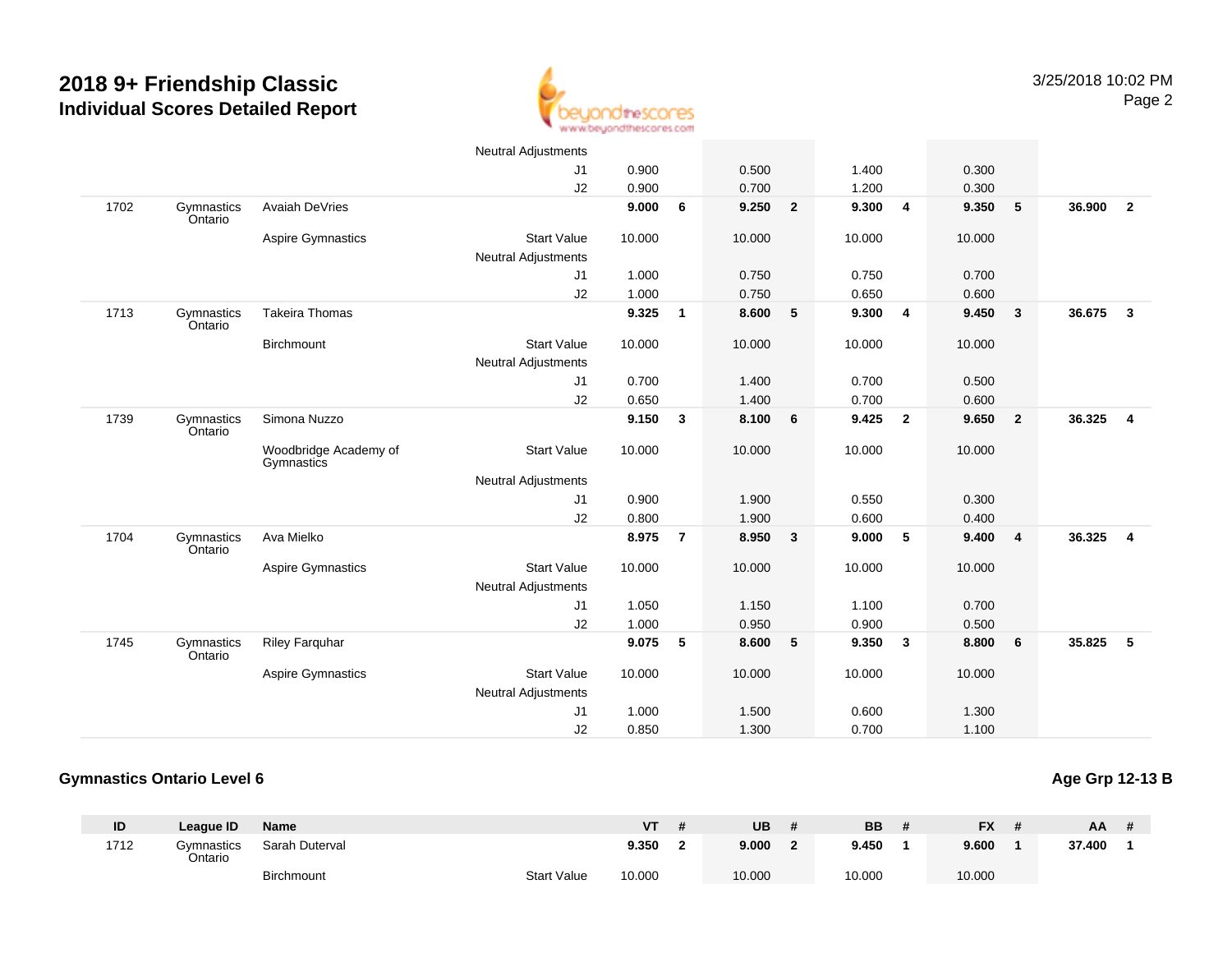

|      |                       |                                     | <b>Neutral Adjustments</b> |        |              |        |              |        |                         |        |                |        |                         |
|------|-----------------------|-------------------------------------|----------------------------|--------|--------------|--------|--------------|--------|-------------------------|--------|----------------|--------|-------------------------|
|      |                       |                                     | J1                         | 0.700  |              | 1.050  |              | 0.450  |                         | 0.300  |                |        |                         |
|      |                       |                                     | J <sub>2</sub>             | 0.600  |              | 0.950  |              | 0.650  |                         | 0.500  |                |        |                         |
| 1707 | Gymnastics<br>Ontario | <b>Carlie Evans</b>                 |                            | 9.500  | $\mathbf{1}$ | 9.050  | $\mathbf{1}$ | 9.375  | $\mathbf{3}$            | 9.450  | $\overline{2}$ | 37.375 | $\overline{2}$          |
|      |                       | Aspire Gymnastics                   | <b>Start Value</b>         | 10.000 |              | 10.000 |              | 10.000 |                         | 10.000 |                |        |                         |
|      |                       |                                     | <b>Neutral Adjustments</b> |        |              |        |              |        |                         |        |                |        |                         |
|      |                       |                                     | J1                         | 0.500  |              | 0.900  |              | 0.650  |                         | 0.500  |                |        |                         |
|      |                       |                                     | J2                         | 0.500  |              | 1.000  |              | 0.600  |                         | 0.600  |                |        |                         |
| 1705 | Gymnastics<br>Ontario | Jillian Ostaszewicz                 |                            | 9.150  | 4            | 8.600  | 5            | 9.425  | $\overline{\mathbf{2}}$ | 9.200  | 5              | 36.375 | $\overline{\mathbf{3}}$ |
|      |                       | <b>Aspire Gymnastics</b>            | <b>Start Value</b>         | 10.000 |              | 10.000 |              | 10.000 |                         | 10.000 |                |        |                         |
|      |                       |                                     | Neutral Adjustments        |        |              |        |              |        |                         |        |                |        |                         |
|      |                       |                                     | J1                         | 0.750  |              | 1.300  |              | 0.550  |                         | 0.800  |                |        |                         |
|      |                       |                                     | J2                         | 0.950  |              | 1.500  |              | 0.600  |                         | 0.800  |                |        |                         |
| 1738 | Gymnastics<br>Ontario | Lorena Fasullo                      |                            | 9.050  | 5            | 8.825  | $\mathbf{3}$ | 8.800  | $\overline{4}$          | 9.400  | $\overline{3}$ | 36.075 | $\overline{4}$          |
|      |                       | Woodbridge Academy of<br>Gymnastics | <b>Start Value</b>         | 10.000 |              | 10.000 |              | 9.900  |                         | 10.000 |                |        |                         |
|      |                       |                                     | <b>Neutral Adjustments</b> |        |              |        |              |        |                         |        |                |        |                         |
|      |                       |                                     | J <sub>1</sub>             | 1.000  |              | 1.150  |              | 1.200  |                         | 0.600  |                |        |                         |
|      |                       |                                     | J2                         | 0.900  |              | 1.200  |              | 1.000  |                         | 0.600  |                |        |                         |
| 1703 | Gymnastics<br>Ontario | <b>Sydney Nicholls</b>              |                            | 9.225  | 3            | 8.800  | 4            | 8.700  | $-5$                    | 9.100  | 6              | 35.825 | 5                       |
|      |                       | <b>Aspire Gymnastics</b>            | <b>Start Value</b>         | 10.000 |              | 10.000 |              | 9.800  |                         | 10.000 |                |        |                         |
|      |                       |                                     | Neutral Adjustments        |        |              |        |              |        |                         |        |                |        |                         |
|      |                       |                                     | J1                         | 0.750  |              | 1.200  |              | 1.200  |                         | 1.000  |                |        |                         |
|      |                       |                                     | J2                         | 0.800  |              | 1.200  |              | 1.000  |                         | 0.800  |                |        |                         |
| 1733 | Gymnastics<br>Ontario | Paige Karner                        |                            | 8.775  | 6            | 7.850  | 6            | 8.050  | 6                       | 9.250  | $\overline{4}$ | 33.925 | 6                       |
|      |                       | Shenderey Gymnastics Institute      | <b>Start Value</b>         | 10.000 |              | 9.500  |              | 10.000 |                         | 10.000 |                |        |                         |
|      |                       |                                     | Neutral Adjustments        |        |              |        |              |        |                         |        |                |        |                         |
|      |                       |                                     | J <sub>1</sub>             | 1.200  |              | 1.600  |              | 2.000  |                         | 0.800  |                |        |                         |
|      |                       |                                     | J2                         | 1.250  |              | 1.700  |              | 1.900  |                         | 0.700  |                |        |                         |

#### **Gymnastics Ontario Level 6**

#### **Age Grp 14-15 A**

| ID   | League ID             | Name              |                    | ۷T     | UB     | <b>BB</b> | <b>FX</b> | AA.    |  |
|------|-----------------------|-------------------|--------------------|--------|--------|-----------|-----------|--------|--|
| 1715 | Gvmnastics<br>Ontario | Olivia Sawler     |                    | 9.225  | 9.000  | 9.350     | 9.550     | 37.125 |  |
|      |                       | <b>Birchmount</b> | <b>Start Value</b> | 10.000 | 10.000 | 10.000    | 10.000    |        |  |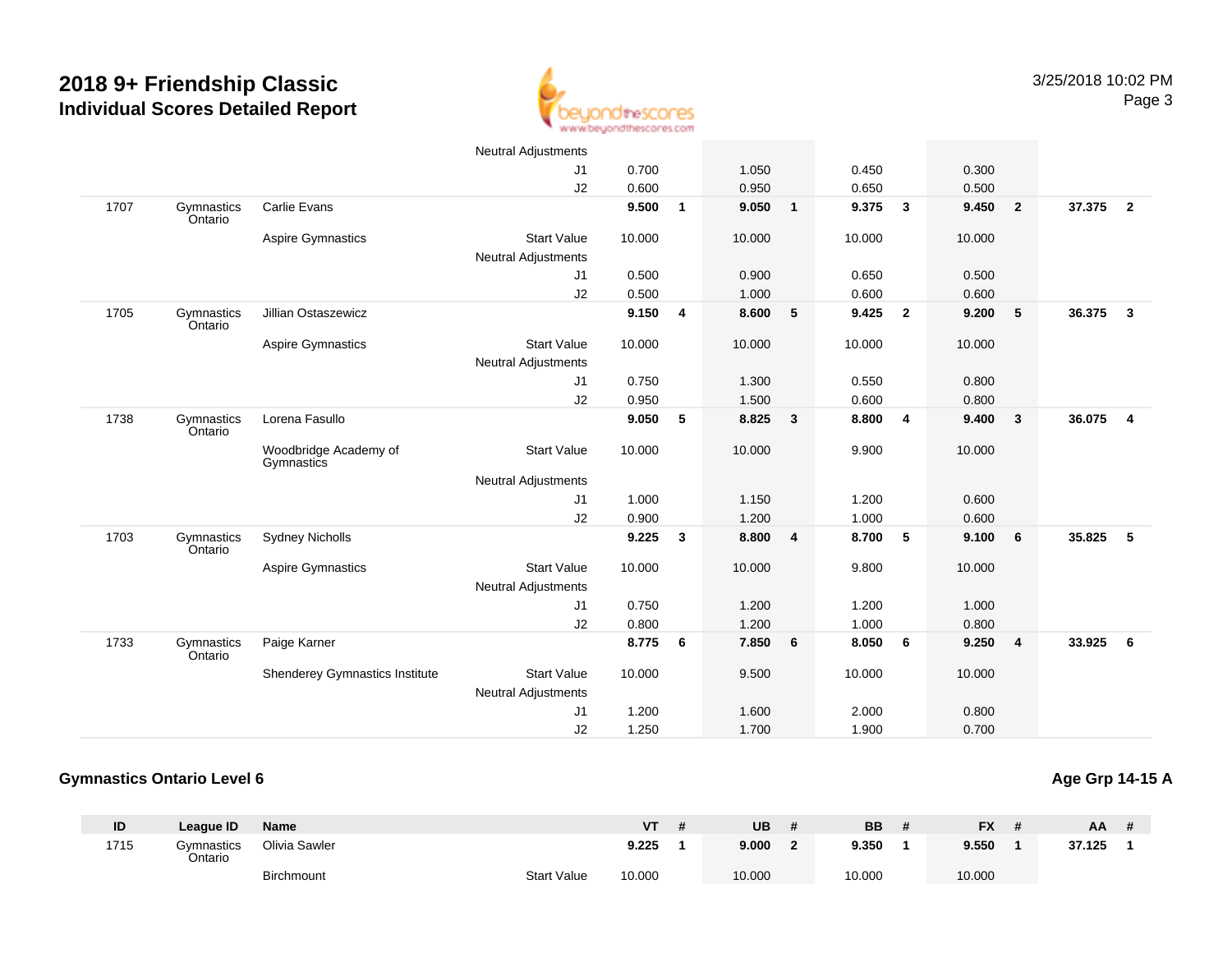

|      |                       |                           | Neutral Adjustments        |        |                |        |                         |        |                         |        |                         |        |                |
|------|-----------------------|---------------------------|----------------------------|--------|----------------|--------|-------------------------|--------|-------------------------|--------|-------------------------|--------|----------------|
|      |                       |                           | J1                         | 0.800  |                | 0.950  |                         | 0.600  |                         | 0.500  |                         |        |                |
|      |                       |                           | J2                         | 0.750  |                | 1.050  |                         | 0.700  |                         | 0.400  |                         |        |                |
| 1716 | Gymnastics<br>Ontario | Hannah Boyd               |                            | 8.875  | 4              | 8.800  | 3                       | 9.075  | $\overline{\mathbf{3}}$ | 9.550  | $\overline{\mathbf{1}}$ | 36.300 | $\overline{2}$ |
|      |                       | Birchmount                | <b>Start Value</b>         | 10.000 |                | 10.000 |                         | 10.000 |                         | 10.000 |                         |        |                |
|      |                       |                           | Neutral Adjustments        |        |                |        |                         |        |                         |        |                         |        |                |
|      |                       |                           | J1                         | 1.000  |                | 1.200  |                         | 0.850  |                         | 0.400  |                         |        |                |
|      |                       |                           | J2                         | 1.250  |                | 1.200  |                         | 1.000  |                         | 0.500  |                         |        |                |
| 1709 | Gymnastics<br>Ontario | Emily Rintjema            |                            | 9.075  | 3              | 9.250  | $\mathbf{1}$            | 8.900  | $5\phantom{.0}$         | 8.500  | $\overline{\mathbf{4}}$ | 35.725 | 3              |
|      |                       | Aspire Gymnastics         | <b>Start Value</b>         | 10.000 |                | 10.000 |                         | 10.000 |                         | 10.000 |                         |        |                |
|      |                       |                           | <b>Neutral Adjustments</b> |        |                |        |                         |        |                         |        |                         |        |                |
|      |                       |                           | J1                         | 0.900  |                | 0.750  |                         | 1.000  |                         | 1.500  |                         |        |                |
|      |                       |                           | J2                         | 0.950  |                | 0.750  |                         | 1.200  |                         | 1.500  |                         |        |                |
| 1708 | Gymnastics<br>Ontario | Sadie Bennett-Chamberlain |                            | 8.800  | 5              | 8.550  | $\overline{\mathbf{4}}$ | 8.950  | $\overline{4}$          | 9.400  | $\overline{\mathbf{2}}$ | 35.700 | 4              |
|      |                       | Aspire Gymnastics         | <b>Start Value</b>         | 10.000 |                | 10.000 |                         | 10.000 |                         | 10.000 |                         |        |                |
|      |                       |                           | <b>Neutral Adjustments</b> |        |                |        |                         |        |                         |        |                         |        |                |
|      |                       |                           | J1                         | 1.300  |                | 1.450  |                         | 1.100  |                         | 0.500  |                         |        |                |
|      |                       |                           | J2                         | 1.100  |                | 1.450  |                         | 1.000  |                         | 0.700  |                         |        |                |
| 1722 | Gymnastics<br>Ontario | Megan MacPherson          |                            | 9.150  | $\overline{2}$ | 7.725  | 5                       | 9.100  | $\overline{2}$          | 9.200  | $\overline{\mathbf{3}}$ | 35.175 | 5              |
|      |                       | <b>KSG Aurora</b>         | <b>Start Value</b>         | 10.000 |                | 10.000 |                         | 10.000 |                         | 10.000 |                         |        |                |
|      |                       |                           | <b>Neutral Adjustments</b> |        |                |        |                         |        |                         |        |                         |        |                |
|      |                       |                           | J <sub>1</sub>             | 0.800  |                | 2.400  |                         | 0.900  |                         | 0.800  |                         |        |                |
|      |                       |                           | J <sub>2</sub>             | 0.900  |                | 2.150  |                         | 0.900  |                         | 0.800  |                         |        |                |

#### **Gymnastics Ontario Level 6**

**Age Grp 14-15 B**

| ID   | League ID             | <b>Name</b>                         |                            | VT     | # | <b>UB</b> | - # | <b>BB</b> | - #    | <b>FX</b> | #   | <b>AA</b> | #            |
|------|-----------------------|-------------------------------------|----------------------------|--------|---|-----------|-----|-----------|--------|-----------|-----|-----------|--------------|
| 1714 | Gymnastics<br>Ontario | Alia Salau                          |                            | 9.275  |   | 9.550     |     | 9.400     |        | 9.300     | - 2 | 37.525    |              |
|      |                       | <b>Birchmount</b>                   | <b>Start Value</b>         | 10.000 |   | 10.000    |     | 10.000    |        | 10.000    |     |           |              |
|      |                       |                                     | <b>Neutral Adjustments</b> |        |   |           |     |           |        |           |     |           |              |
|      |                       |                                     | J1                         | 0.750  |   | 0.450     |     | 0.550     |        | 0.600     |     |           |              |
|      |                       |                                     | J2                         | 0.700  |   | 0.450     |     | 0.650     |        | 0.800     |     |           |              |
| 1741 | Gymnastics<br>Ontario | Sarah Venier                        |                            | 9.100  | 3 | 8.400 3   |     | 8.800     | $_{3}$ | 9.350     |     | 35.650    | $\mathbf{2}$ |
|      |                       | Woodbridge Academy of<br>Gymnastics | <b>Start Value</b>         | 10.000 |   | 10.000    |     | 10.000    |        | 10.000    |     |           |              |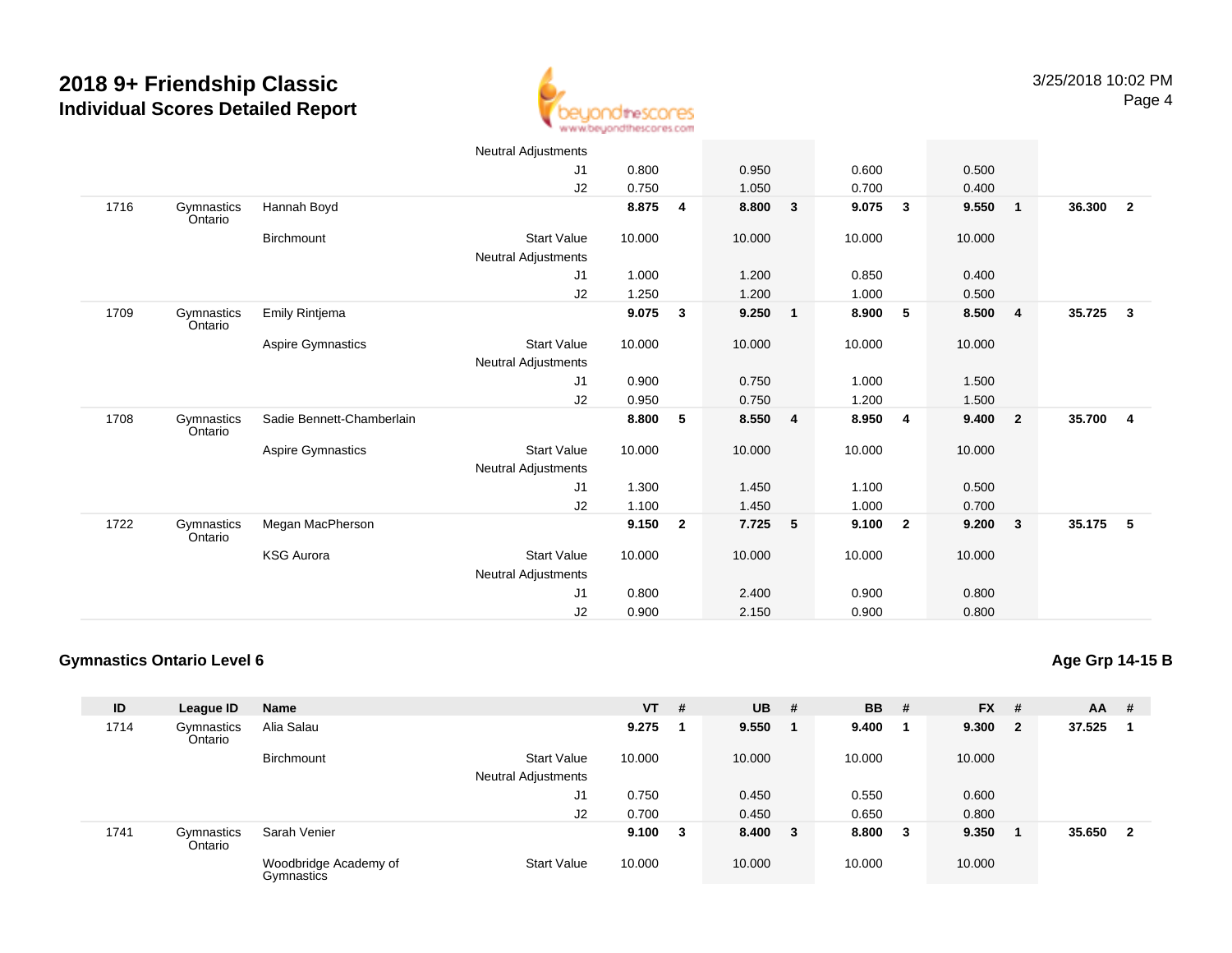

|      |                       |                            | Neutral Adjustments        |        |              |              |                          |              |                |        |                         |        |                |
|------|-----------------------|----------------------------|----------------------------|--------|--------------|--------------|--------------------------|--------------|----------------|--------|-------------------------|--------|----------------|
|      |                       |                            | J <sub>1</sub>             | 0.800  |              | 1.550        |                          | 1.200        |                | 0.700  |                         |        |                |
|      |                       |                            | J2                         | 1.000  |              | 1.650        |                          | 1.200        |                | 0.600  |                         |        |                |
| 1717 | Gymnastics<br>Ontario | Hannah Fabik               |                            | 9.200  | $\mathbf{2}$ | 8.800        | $\overline{\mathbf{2}}$  | 8.950        | $\overline{2}$ | 7.550  | - 5                     | 34.500 | $\mathbf{3}$   |
|      |                       | Birchmount                 | <b>Start Value</b>         | 10.000 |              | 10.000       |                          | 10.000       |                | 9.500  |                         |        |                |
|      |                       |                            | <b>Neutral Adjustments</b> |        |              |              |                          |              |                |        |                         |        |                |
|      |                       |                            | J <sub>1</sub>             | 0.800  |              | 1.200        |                          | 1.200        |                | 1.900  |                         |        |                |
|      |                       |                            | J2                         | 0.800  |              | 1.200        |                          | 0.900        |                | 2.000  |                         |        |                |
| 1734 | Gymnastics<br>Ontario | Ella Morris                |                            | 8.950  | 4            | <b>X.XXX</b> | $\overline{\phantom{a}}$ | 8.425        | $\overline{4}$ | 9.250  | $\mathbf{3}$            | 26.625 | $\overline{4}$ |
|      |                       | <b>Tornados Gymnastics</b> | <b>Start Value</b>         | 10.000 |              |              |                          | 10.000       |                | 10.000 |                         |        |                |
|      |                       |                            | <b>Neutral Adjustments</b> |        |              |              |                          |              |                |        |                         |        |                |
|      |                       |                            | J1                         | 1.100  |              |              |                          | 1.700        |                | 0.700  |                         |        |                |
|      |                       |                            | J2                         | 1.000  |              |              |                          | 1.450        |                | 0.800  |                         |        |                |
| 1735 | Gymnastics<br>Ontario | Kaitie Parypa              |                            | 8.450  | 5            | 7.850        | $\overline{4}$           | <b>X.XXX</b> | $\sim$         | 8.400  | $\overline{\mathbf{4}}$ | 24.700 | 5              |
|      |                       | <b>Tornados Gymnastics</b> | Start Value                | 10.000 |              | 10.000       |                          |              |                | 10.000 |                         |        |                |
|      |                       |                            | Neutral Adjustments        |        |              |              |                          |              |                |        |                         |        |                |
|      |                       |                            | J <sub>1</sub>             | 1.500  |              | 2.300        |                          |              |                | 1.700  |                         |        |                |
|      |                       |                            | J2                         | 1.600  |              | 2.000        |                          |              |                | 1.500  |                         |        |                |

#### **Gymnastics Ontario Level 6**

### **Age Grp 16+ A**

| ID   | League ID             | <b>Name</b>              |                                                  | $VT$ # |                         | <b>UB</b> | #              | <b>BB</b> | #              | $FX$ # |              | $AA$ # |                         |
|------|-----------------------|--------------------------|--------------------------------------------------|--------|-------------------------|-----------|----------------|-----------|----------------|--------|--------------|--------|-------------------------|
| 1744 | Gymnastics<br>Ontario | Sara Killins             |                                                  | 9.375  | $\mathbf 1$             | 8.950     | - 1            | 9.600     | $\mathbf 1$    | 9.600  | $\mathbf{2}$ | 37.525 | -1                      |
|      |                       | <b>Aspire Gymnastics</b> | <b>Start Value</b>                               | 10.000 |                         | 10.000    |                | 10.000    |                | 10.000 |              |        |                         |
|      |                       |                          | <b>Neutral Adjustments</b>                       |        |                         |           |                |           |                |        |              |        |                         |
|      |                       |                          | J1                                               | 0.700  |                         | 0.950     |                | 0.400     |                | 0.400  |              |        |                         |
|      |                       |                          | J2                                               | 0.550  |                         | 1.150     |                | 0.400     |                | 0.400  |              |        |                         |
| 1718 | Gymnastics<br>Ontario | <b>Christina Smilis</b>  |                                                  | 9.375  | 1                       | 8.700 2   |                | 9.475     | $\overline{2}$ | 9.800  | $\mathbf 1$  | 37.350 | $\overline{\mathbf{2}}$ |
|      |                       | <b>Birchmount</b>        | <b>Start Value</b>                               | 10.000 |                         | 10.000    |                | 10.000    |                | 10.000 |              |        |                         |
|      |                       |                          | <b>Neutral Adjustments</b>                       |        |                         |           |                |           |                |        |              |        |                         |
|      |                       |                          | J1                                               | 0.600  |                         | 1.200     |                | 0.500     |                | 0.200  |              |        |                         |
|      |                       |                          | J2                                               | 0.650  |                         | 1.400     |                | 0.550     |                | 0.200  |              |        |                         |
| 1723 | Gymnastics<br>Ontario | Ashley Cvetkovic         |                                                  | 8.950  | $\overline{\mathbf{2}}$ | 8.175     | $\overline{4}$ | 9.100     | 3              | 9.250  | 3            | 35.475 | 3                       |
|      |                       | <b>KSG Aurora</b>        | <b>Start Value</b><br><b>Neutral Adjustments</b> | 10.000 |                         | 10.000    |                | 10.000    |                | 10.000 |              |        |                         |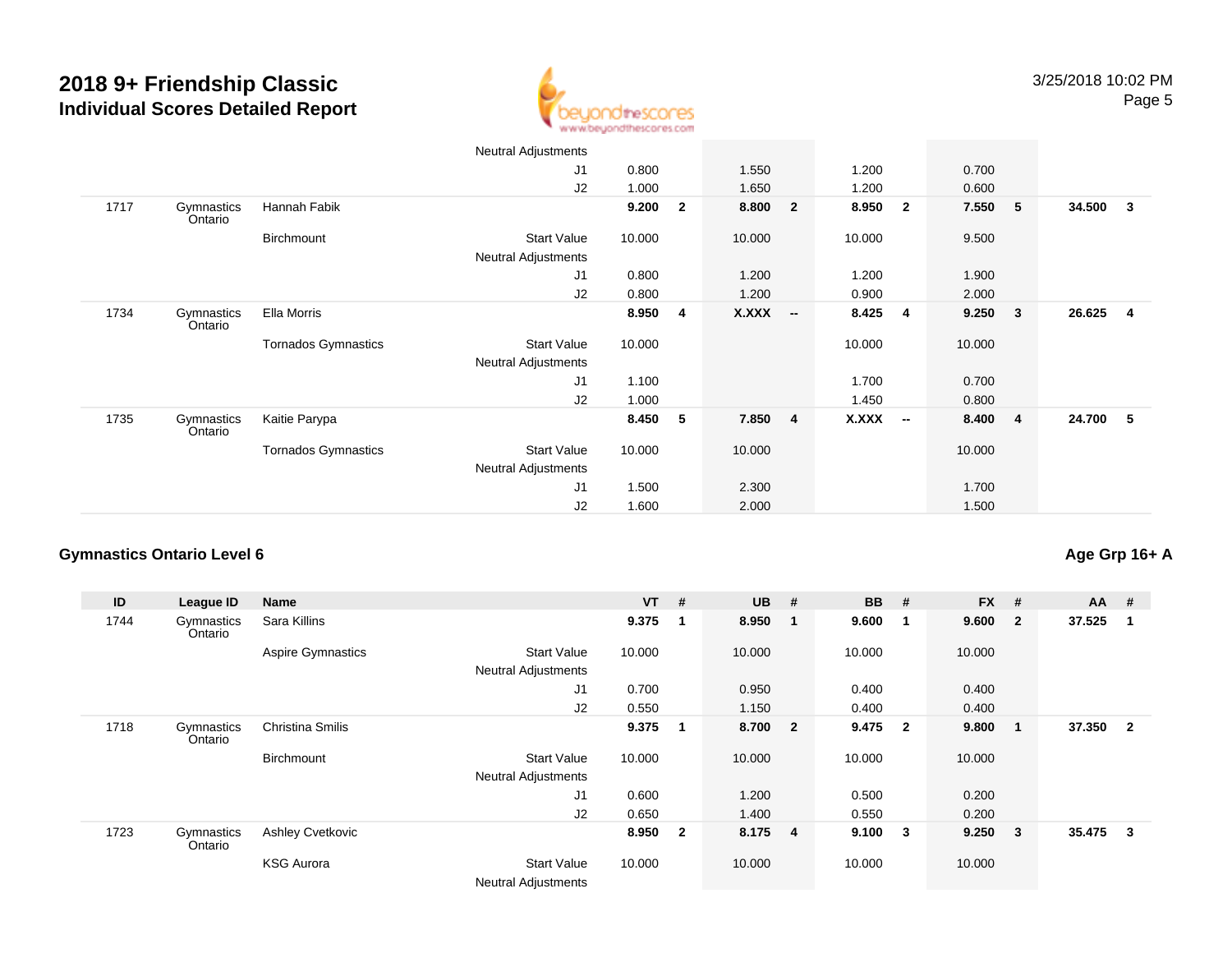

|                       |                            | J <sub>1</sub>             | 1.100  |                | 1.800  |              | 0.900  |                | 0.600  |     |         |     |
|-----------------------|----------------------------|----------------------------|--------|----------------|--------|--------------|--------|----------------|--------|-----|---------|-----|
|                       |                            | J2                         | 1.000  |                | 1.850  |              | 0.900  |                | 0.900  |     |         |     |
| Gymnastics<br>Ontario | Sarah MacPherson           |                            | 8.800  | 3              | 8.250  | $\mathbf{3}$ | 8.925  | $\overline{4}$ |        |     | 35.075  | - 4 |
|                       | <b>KSG Aurora</b>          | <b>Start Value</b>         | 10.000 |                | 10.000 |              | 10.000 |                | 10.000 |     |         |     |
|                       |                            | <b>Neutral Adjustments</b> |        |                |        |              |        |                |        |     |         |     |
|                       |                            | J <sub>1</sub>             | 1.200  |                | 1.650  |              | 1.200  |                | 1.000  |     |         |     |
|                       |                            | J2                         | 1.200  |                | 1.850  |              | 0.950  |                | 0.800  |     |         |     |
| Gymnastics<br>Ontario | Noami Klassen              |                            | 8.950  | $\overline{2}$ | 8.250  | $\mathbf{3}$ | 9.100  | 3              | 8.750  | 5   | 35.050  | - 5 |
|                       | Northumberland             | <b>Start Value</b>         | 10.000 |                | 10.000 |              | 10.000 |                | 9.500  |     |         |     |
|                       |                            | <b>Neutral Adjustments</b> |        |                |        |              |        |                |        |     |         |     |
|                       |                            | J <sub>1</sub>             | 1.100  |                | 1.700  |              | 0.800  |                | 0.700  |     |         |     |
|                       |                            | J <sub>2</sub>             | 1.000  |                | 1.800  |              | 1.000  |                | 0.800  |     |         |     |
| Gymnastics<br>Ontario | Emma Salhani               |                            | 8.525  | $\overline{4}$ | 7.800  | 5            | 8.925  | 4              | 8.550  | - 6 | 33.800  | - 6 |
|                       | <b>Tornados Gymnastics</b> | <b>Start Value</b>         | 10.000 |                | 10.000 |              | 10.000 |                | 10.000 |     |         |     |
|                       |                            | <b>Neutral Adjustments</b> |        |                |        |              |        |                |        |     |         |     |
|                       |                            | J <sub>1</sub>             | 1.450  |                | 2.100  |              | 1.100  |                | 1.400  |     |         |     |
|                       |                            | J <sub>2</sub>             | 1.500  |                | 2.300  |              | 1.050  |                | 1.500  |     |         |     |
|                       |                            |                            |        |                |        |              |        |                |        |     | 9.100 4 |     |

#### **Gymnastics Ontario Level 6Age Grp 16+ B**

| ID   | League ID             | Name                           |                            | $VT$ # |                          | <b>UB</b> | #                        | <b>BB</b>    | #                        | <b>FX</b>    | #                        | $AA$ # |                          |
|------|-----------------------|--------------------------------|----------------------------|--------|--------------------------|-----------|--------------------------|--------------|--------------------------|--------------|--------------------------|--------|--------------------------|
| 1725 | Gymnastics<br>Ontario | Mally Harwood                  |                            | X.XXX  | $\overline{\phantom{a}}$ | X.XXX     | $\overline{\phantom{a}}$ | <b>X.XXX</b> | $\overline{\phantom{a}}$ | <b>X.XXX</b> | $\overline{\phantom{a}}$ | 0.000  | $\overline{\phantom{a}}$ |
| 1720 | Gymnastics<br>Ontario | Arbor Rush-Wilson              |                            | 9.450  | $\mathbf 1$              | 9.425     | $\overline{\mathbf{1}}$  | 9.650        | $\overline{\mathbf{1}}$  | 9.250        | $\overline{2}$           | 37.775 |                          |
|      |                       | <b>Birchmount</b>              | <b>Start Value</b>         | 10.000 |                          | 10.000    |                          | 10.000       |                          | 10.000       |                          |        |                          |
|      |                       |                                | <b>Neutral Adjustments</b> |        |                          |           |                          |              |                          |              |                          |        |                          |
|      |                       |                                | J1                         | 0.600  |                          | 0.600     |                          | 0.350        |                          | 0.700        |                          |        |                          |
|      |                       |                                | J2                         | 0.500  |                          | 0.550     |                          | 0.350        |                          | 0.800        |                          |        |                          |
| 1719 | Gymnastics<br>Ontario | Mia Chung                      |                            | 9.400  | $\mathbf{2}$             | 8.800     | $\overline{\mathbf{2}}$  | 9.575        | $\overline{\mathbf{2}}$  | 9.475        | 1                        | 37.250 | $\overline{2}$           |
|      |                       | <b>Birchmount</b>              | <b>Start Value</b>         | 10.000 |                          | 10.000    |                          | 10.000       |                          | 10.000       |                          |        |                          |
|      |                       |                                | <b>Neutral Adjustments</b> |        |                          |           |                          |              |                          |              |                          |        |                          |
|      |                       |                                | J <sub>1</sub>             | 0.700  |                          | 1.200     |                          | 0.450        |                          | 0.650        |                          |        |                          |
|      |                       |                                | J2                         | 0.500  |                          | 1.200     |                          | 0.400        |                          | 0.400        |                          |        |                          |
| 1742 | Gymnastics<br>Ontario | Ally Coffey                    |                            | 8.375  | -4                       | 8.550     | $\overline{\mathbf{3}}$  | 8.400        | -4                       | 9.000        | 3                        | 34.325 | 3                        |
|      |                       | <b>Pulsars Gymnastics Club</b> | <b>Start Value</b>         | 10.000 |                          | 10.000    |                          | 10.000       |                          | 10.000       |                          |        |                          |